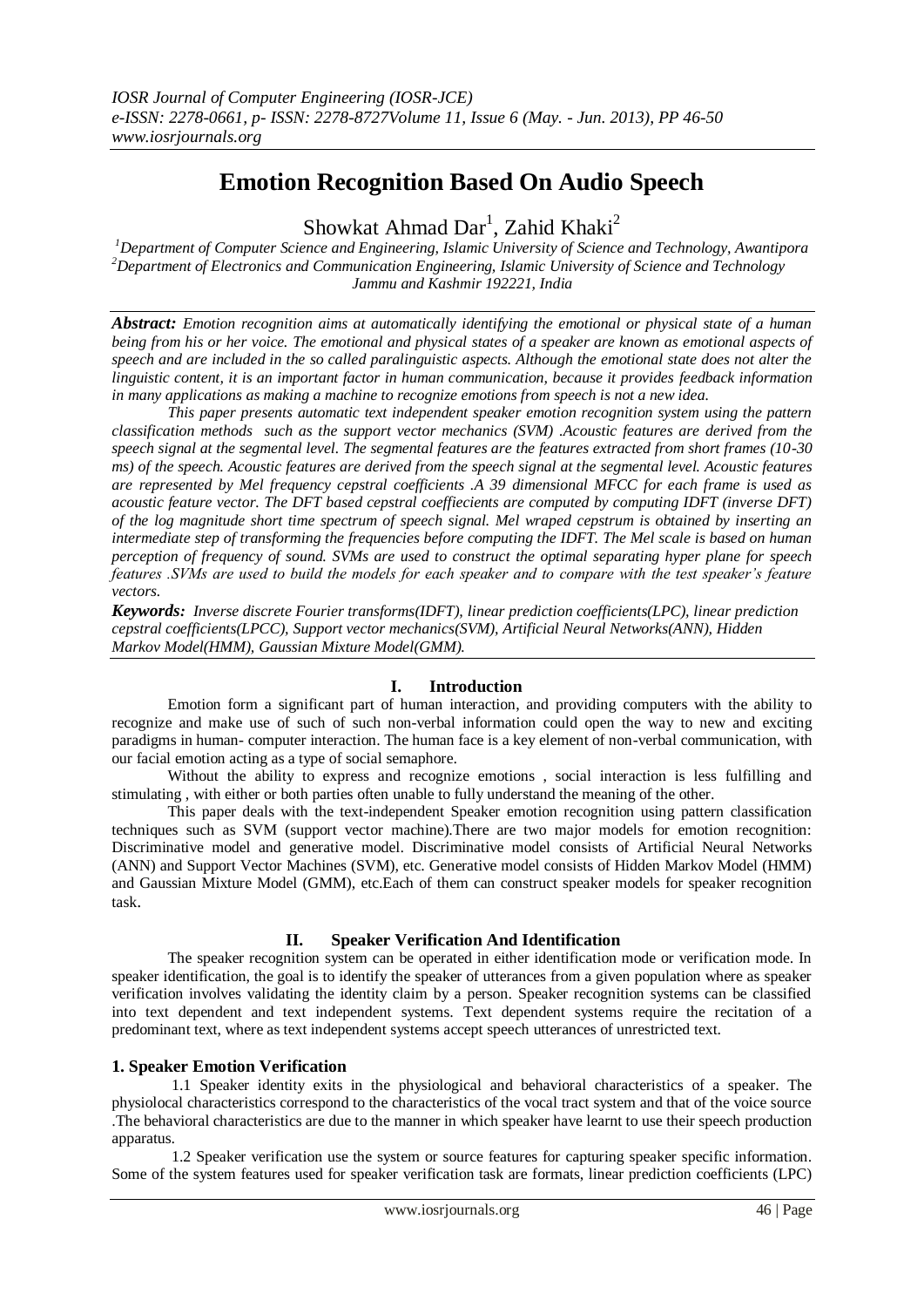and linear prediction cepstral coefficients (LPCC). Source features such as Pitch, Intonation, and the linear prediction residual signal information for speaker verification.

#### **III. Linear Prediction Coefficients**

The theory of liner prediction (LP) is closely linked to modeling of the vocal tract system, and relies up on the fact that a particular speech sample may be predicted by a linear weight sum of the previous samples. The number of previous samples used for prediction is known as the order of prediction. The weights applied to each of the previous speech sample are known as linear prediction coefficients (LPC).They is calculated so as to minimize the prediction error.

A given speech sample at time n, s (n), can be approximated as a linear combination of the past p speech samples, such that



#### **3.1 Preprocessing**

To extract the features from the speech signal, the signal must be preprocessed and divided into successive windows or analysis frames .so the following steps are performed before extracting the features. Preemphasis: The higher frequencies of the speech signal are generally weak. As a result there may not be high frequency energy present to extract features at the upper end of the frequency range.

#### **3.2 Preemphasis**

Preemphasis is used to boost the energy of the high frequency signals. The output of the preemphasis,  $\hat{s}$  (n) is related the input s (n) by the difference equation

 $\hat{s}(n) = s(n) - \alpha s(n-1)$ The typical value for  $\alpha$  is 0.95

#### **3.3 Frame blocking**:

Speech analysis usually assumes that the signal properties change relatively slowly with time. This allows examination of a short time window of speech to extract parameters presumed to remain fixed for the duration of the window. Thus to model dynamic parameters, we must divide the signal into successive windows or analysis frames, so that the parameters can be calculated often enough to follow the relevant changes. The preemphasized speech signal,  $\hat{s}$  (n) is blocked into frames of N samples (frame size), with adjacent frames being separated by M samples (frame shift). If we denote the ltframe of speech by xl (n), and there are L frames within the entire speech signal then

$$
xl(n) = \text{``}s(Ml + n), 0 \le n \le N - 1, 0 \le l \le N - 1
$$

**3.4 Windowing**: The next step in the processing is to window each individual Frame so as to minimize the signal discontinuities at the beginning and end of the frame. The window must be selected to taper the signal to zero at the beginning and end of each frame. If we define the window as w (n),  $0 \le n \le N-1$ , then the result of windowing the signal is

 $\tilde{x}$ l(n) = xl(n)w(n),  $0 \le n \le N - 1$ 

#### **IV. Linear Prediction Cepstral Coefficients**

In many applications. Euclidean distance is used as a measure of similarity or dissimilarity between feature vectors. The sharp peak of the LP spectrum may produce large errors in a similarity test, even for a slight shift in the position of peaks .Hence the linear prediction coefficients are converted into cepstral coefficients using a recursive relation.Cepstral coefficients represents the long magnitude spectrum,and the first few model the smooth envelop of log spectrum .These coefficients can be obtained either from linear prediction coefficients or from inverse discrete fourire transform (IDFT).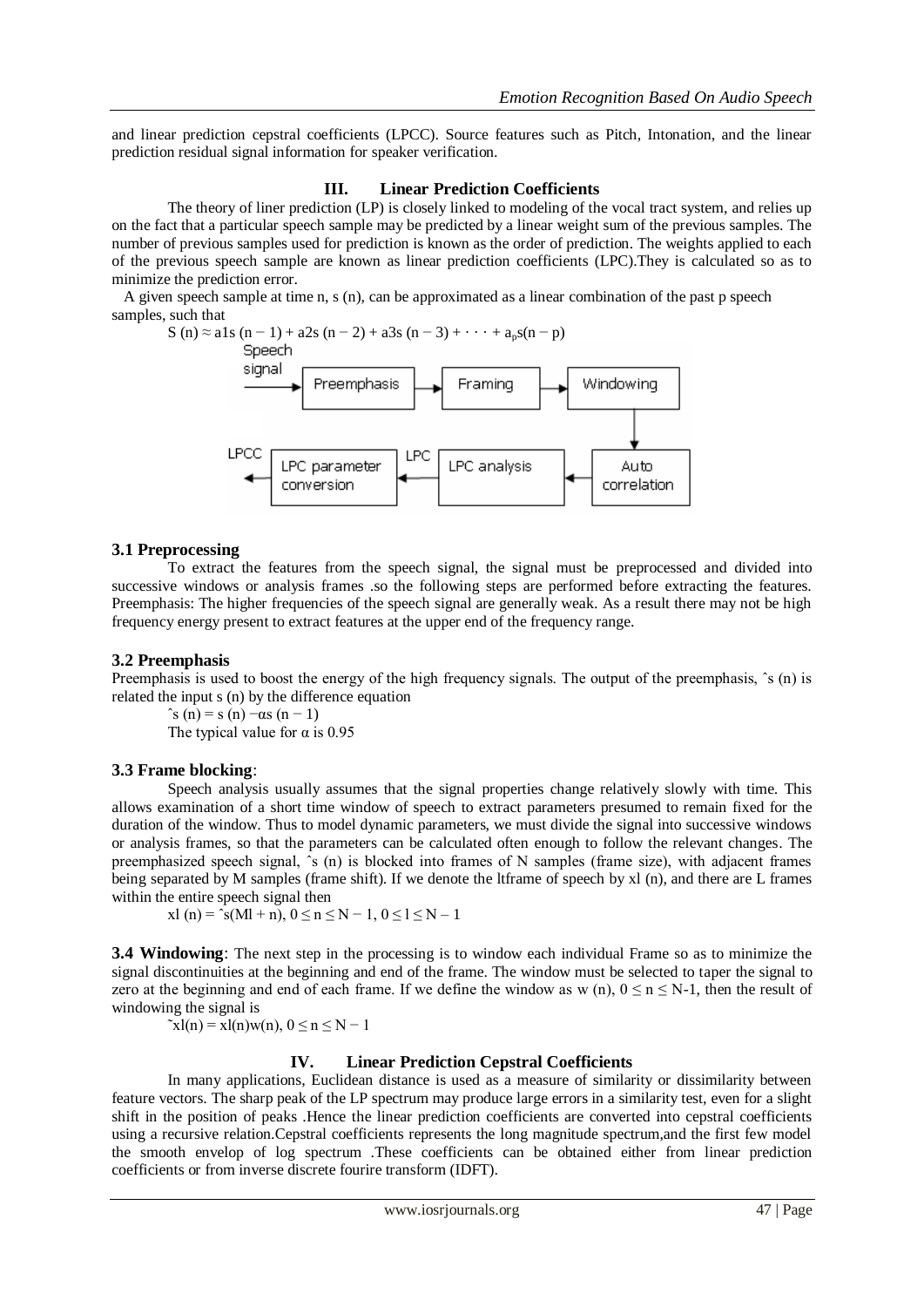IDFT  $(log (|DFT(x)|))$ If x is LPC, the cepstral coefficients are known as Linear Prediction Cepstral Coefficients (LPCC).

### **V. Acoustic Feature Extraction**

MFCC are widely used spectral features for speaker recognition , computation of the MFCC defers from the basic procedures described earlier, where the long magnitude spectrum is replaced with logarithm of Mel scale warped spectrum, prior to inverse Fourier transform operation .Hence the MFCC can be represented by the gross characteristics of the vocal tract system *i.e. IDFT* ( $log|DFT(x)|$ ))

## **5.1 Process visualizaton**



Figure 5.1 will serve as the audio signal intended for the analysis in this case. The next step is to frame the audio sample into portions of a predetermined size Figure 5.2 shows a frame belonging to a digital audio signal



Next a window function is applied to the frame, in this case a Hamming window was used on the individual frames to smooth out the frame edges and reduce spectral distortion.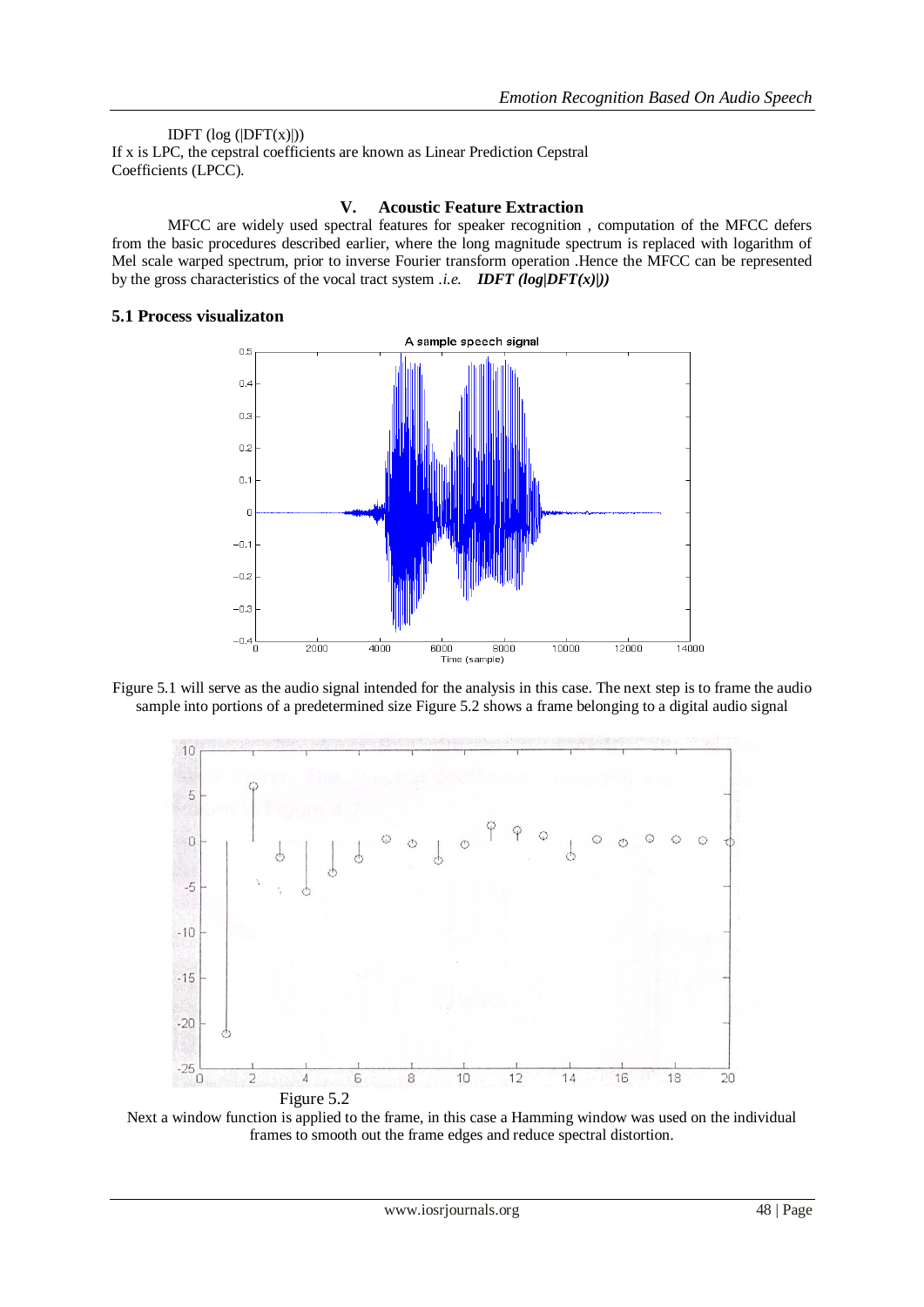Then the spectral coefficients are processed with Mel-scale filter to convert these to the Mel scale. The filter bank used may be viewed in the Fig 5.3 the logarithms of these Mel spectral coefficients are then transformed to the frequency domain with the inverse DFT.



Fig 5.4 Audio window

# **VI. Conclusion**

This paper allows for asynchrony in the audio and vocabulary states, while preserving the natural dependency of the audio signals. The audio sequences are treated separately and are no need for the problem. The advantage of the audio reorganization is confirmed by the experimental results. This model can be improved applied to a variety of human/machine system. In future work, we will improve current model to increase the efficiency, besides this, the research on recognition of emotion intensity will be performed through the analysis of audio feature s, which is different from the approach in. Also, we notice that some new dimensional reduction and the pattern classification methods like tensor based analysis proposed recently; we will carry out study on its application in emotion recognition field.